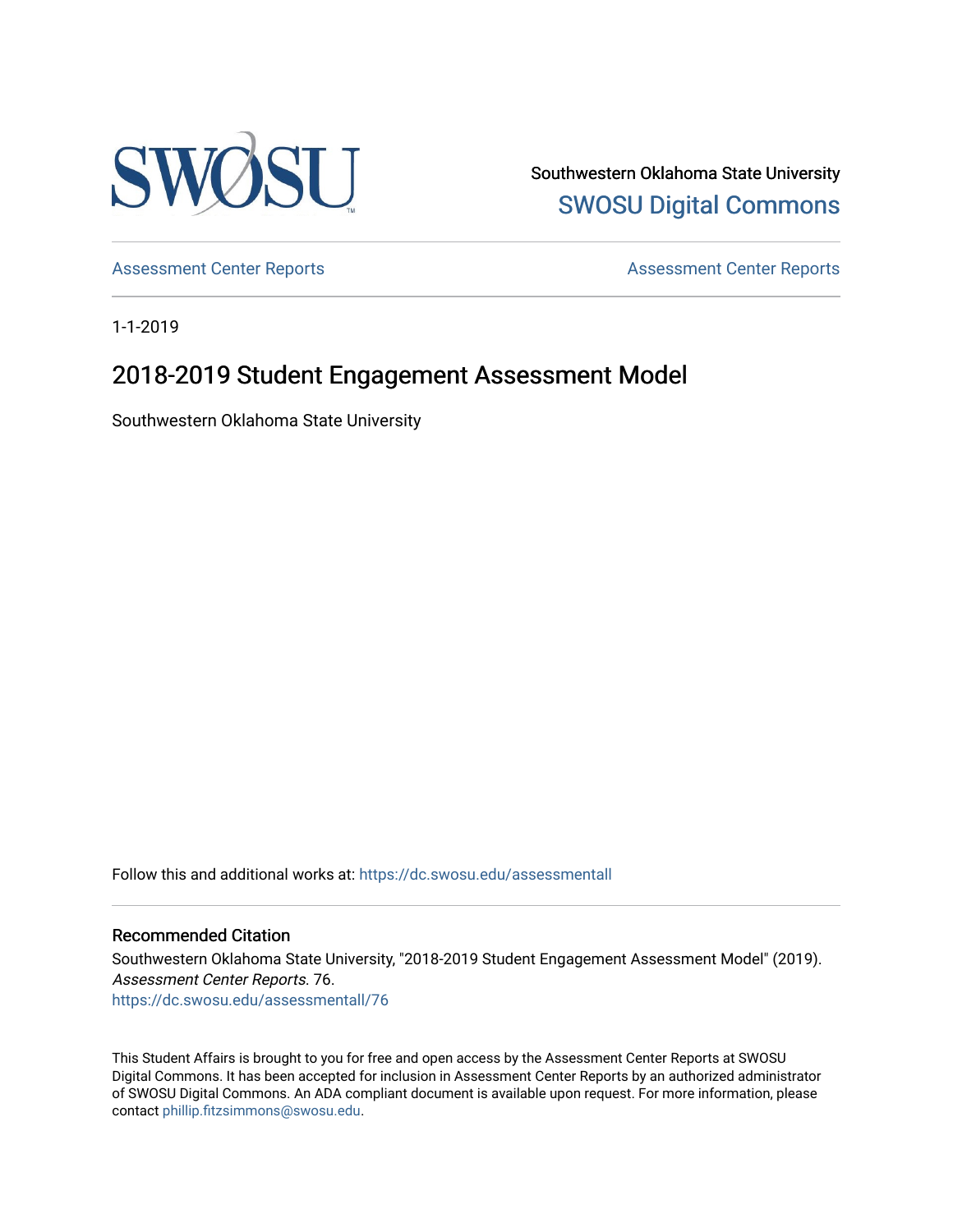

Student Engagement Assessment Model 2018.2019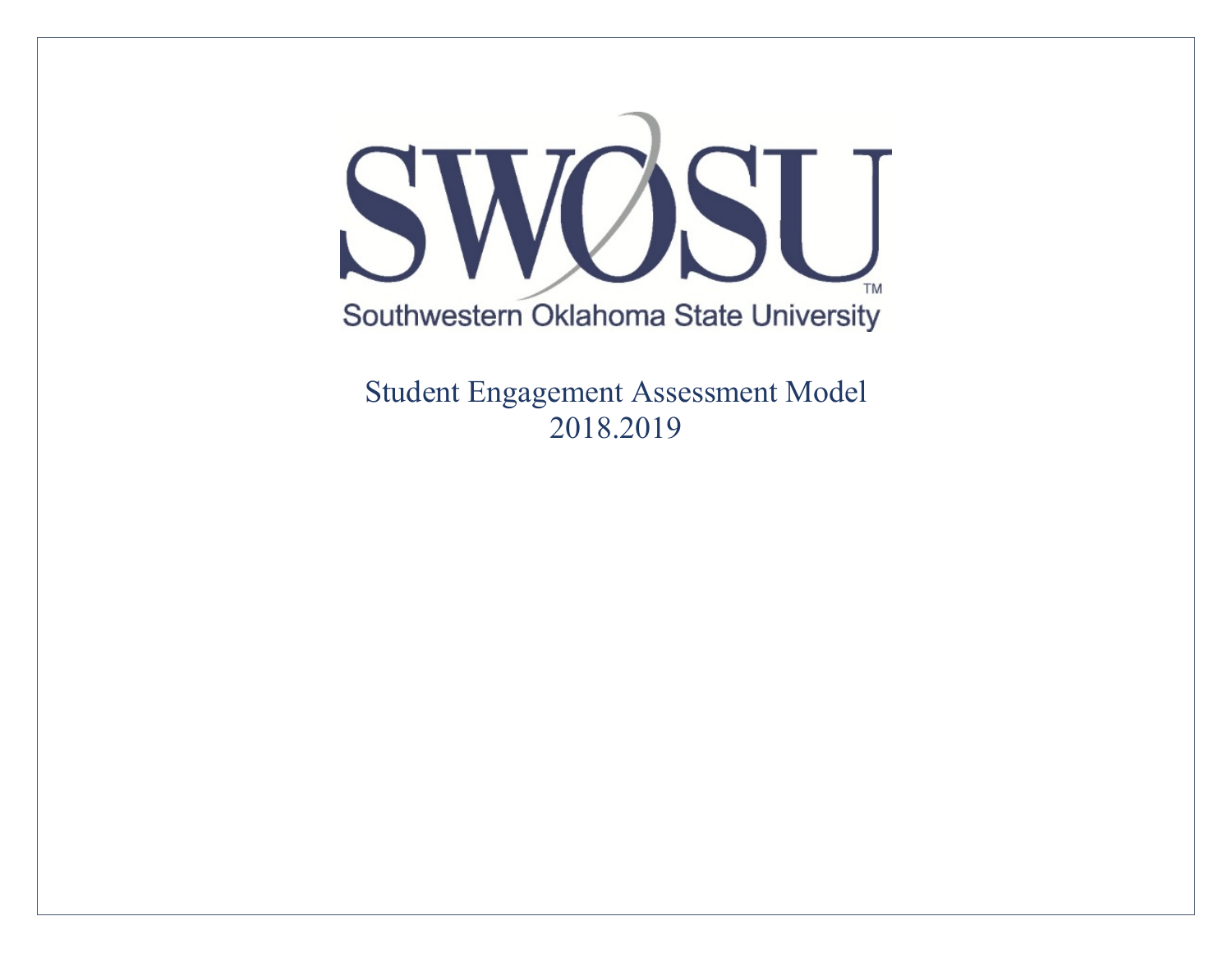#### SWOSU Mission Statement

The mission of Southwestern Oklahoma State University, a member of the Regional University System of Oklahoma, is to provide educational opportunities, research, scholarly and creative activities, and service in a safe, accessible, nurturing learning environment that meets the needs of the state and region and contributes to the educational, economic, and cultural environment. SWOSU provides traditionally strong programs of study leading to a variety of degrees, from associate to doctoral degrees. The University's areas of study, nationally accredited programs, general education curriculum, service and experiential learning activities, and participation in student activities and organizations provide students with opportunities to obtain skills, knowledge, and cultural appreciation that promote achievement by students and alumni.

## General Education Curriculum Goals

- 1. Proficiency in communication
- 2. Competency in scientific and quantitative reasoning
- 3. Appreciation of the fine arts, history, and humanities
- 4. Knowledge of social and cultural beings and their institutions

5. Achievement of intellectual and professional aptitudes – this includes the construction of systematic investigation of content, theories, and practices that evaluate real life settings; development of authentic creative works related to studies of interest; the engagement of collaborative group activities that contribute information and resources to accomplish group goals; participation in community service activities and reflection on individual and collective solutions to community problems; and the communication of collective understanding of diverse views and the ability to integrate differing perspectives into a cohesive solution for real life circumstances.

#### SWOSU Strategic Plan

Goal 1: Focus on Student Success to help students discover and achieve their educational and life goals.

Goal 2: Focus on Academic Quality through accessible, innovative, and high quality academic programs that are based on student needs and those of the region and the state.

Goal 3: Focus on Resources to expand and diversify the revenue base of SWOSU.

Goal 4: Focus on the enhancement of the quality of life for students, faculty, staff, & administration to attract and retain the best and brightest students and university personnel.

Goal 5: Focus on the Sayre Campus so that it is fully integrated into the overall university.

Goal 6: Focus on optimizing technology to meet the educational and administrative needs of SWOSU.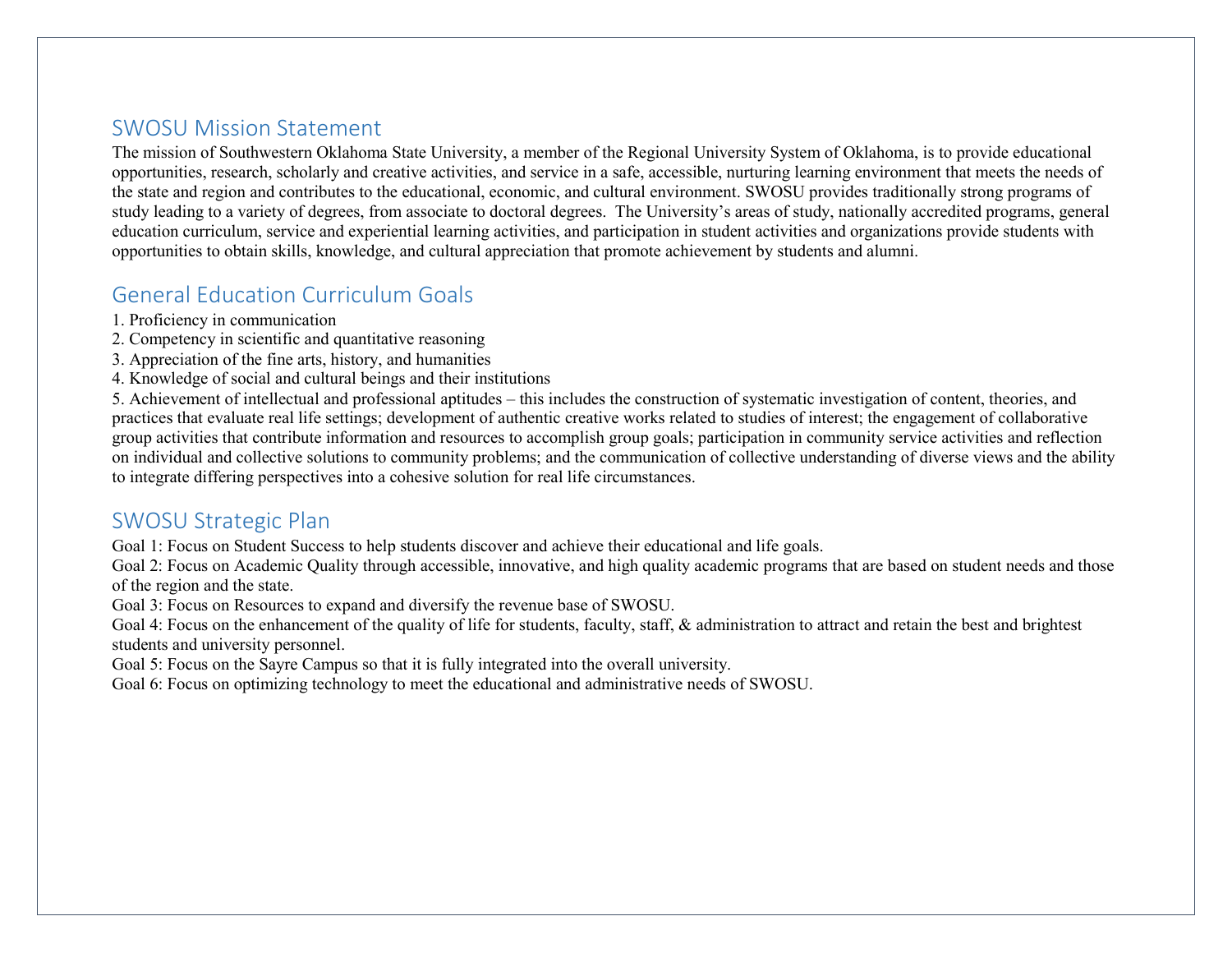#### HLC Core Components

**Criterion 1. Mission**. The institution's mission is broadly understood within the institution and guides its operations.

**Criterion 2. Integrity: Ethical and Responsible Conduct.** The institution acts with integrity; its conduct is ethical and responsible.

**Criterion 3. Teaching and Learning: Quality, Resources, and Suppor**t. The institution provides high quality education, wherever and however its offerings are delivered.

3.E: The institution fulfills the claims it makes for an enriched educational environment.

1) Co-curricular programs are suited to the institution's mission and contribute to the educational experience of its students.

2) The institution demonstrates any claims it makes about contributions to its students' educational experience by virtue of aspects of its mission, such as research, community engagement, service learning, religious or spiritual purpose, and economic development.

**Criterion 4. Teaching and Learning: Evaluation and Improvement.** The institution demonstrates responsibility for the quality of its educational programs, learning environments, and support services, and it evaluates their effectiveness for student learning through processes designed to promote continuous improvement.

4.B: The institution demonstrates a commitment to educational achievement and improvement through ongoing assessment of student learning.

1) The institution has clearly stated goals for student learning and effective processes for assessment of student learning and achievement of learning goals.

2) The institution assesses achievement of the learning outcomes that it claims for its curricular and co-curricular programs.

3) The institution uses the information gained from assessment to improve student learning.

4) The institution's processes and methodologies to assess student learning reflect good practice, including the substantial participation of faculty and other instructional staff members.

**Criterion 5. Resources, Planning, and Institutional Effectiveness.** The institution's resources, structures, and processes are sufficient to fulfill its mission, improve the quality of its educational offerings, and respond to future challenges and opportunities. The institution plans for the future.

## Student Affairs' Assessment Questions for the Academic Year

By participating in this co-curricular activity/event:

- 1. I collaborated with others in order to accomplish group goals yes/no
- 2. I participated in a community service activity in order to solve a community problem yes/no
- 3. I experienced diverse views and/or different perspectives of a topic yes/no
- 4. None of the above

If students answer "yes" to any question above, they will receive this prompt:

Please share a few details about your positive experience. Why was it meaningful to you?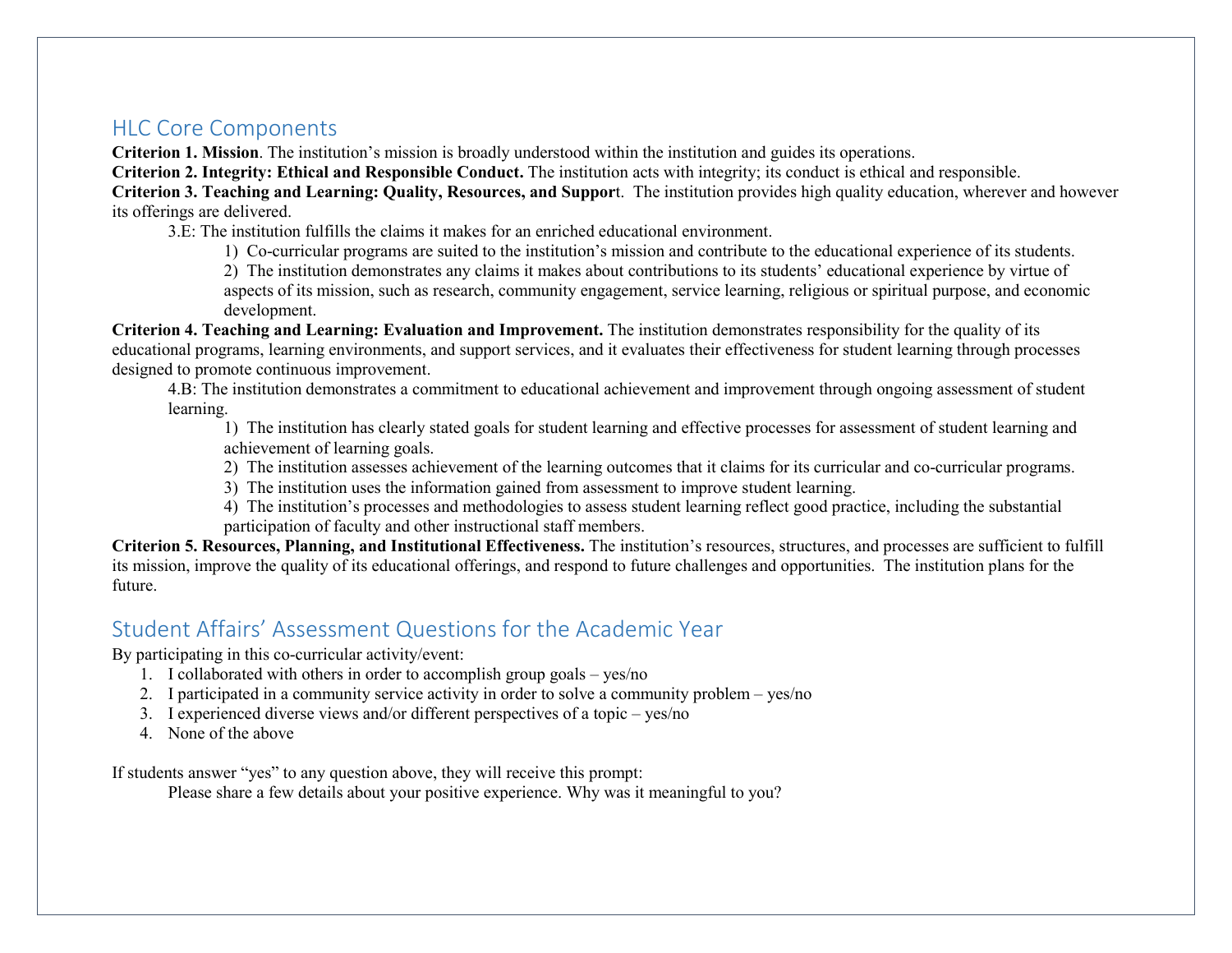- 5. We are always striving to improve. How might your experience have been better?
- 6. Question(s) specific to the activity. To be determined by Department or Unit.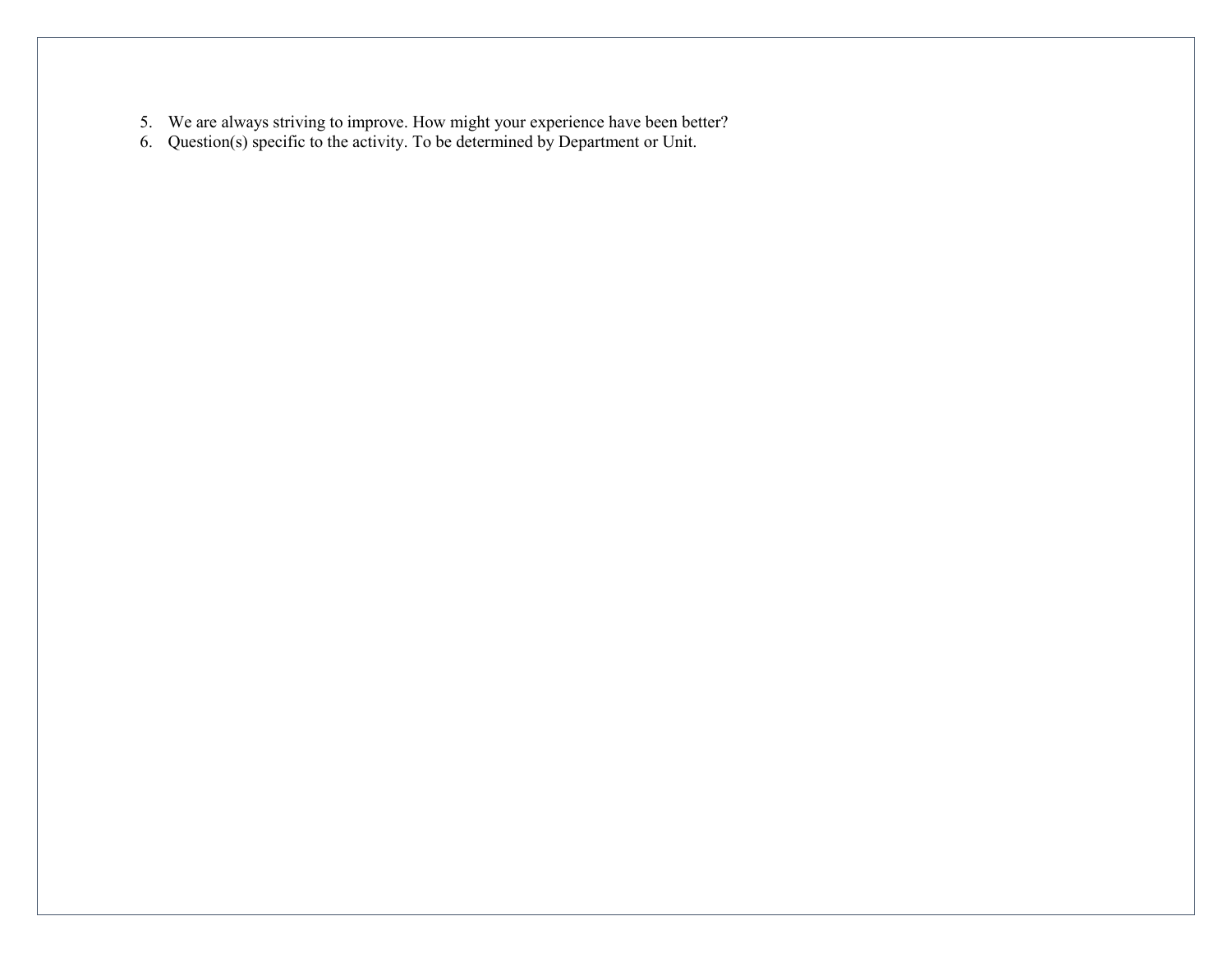#### **SWOSU Student Engagement Assessment Model 2018-2019**

| Program                                                                                     | <b>Student</b><br><b>Learner Outcome</b>                                                                              | Alignment<br>to G.E.<br>Curriculum<br><b>Outcomes</b> | Measurement                                     | <b>Indicator</b>                                             | <b>Degree</b><br><b>Qualifications</b><br>Profile/AAC&U<br><b>VALUE Rubrics</b> | NSSE &<br><b>SSI</b><br><b>Survey</b><br>Item(s) | <b>Strategic</b><br><b>Plan Goal</b><br>&<br><b>HLC</b> Core<br>Component |
|---------------------------------------------------------------------------------------------|-----------------------------------------------------------------------------------------------------------------------|-------------------------------------------------------|-------------------------------------------------|--------------------------------------------------------------|---------------------------------------------------------------------------------|--------------------------------------------------|---------------------------------------------------------------------------|
| <b>Career Services</b>                                                                      |                                                                                                                       |                                                       |                                                 |                                                              |                                                                                 |                                                  |                                                                           |
| Goal 1: Promote<br>career awareness<br>during the Orientation<br>module.                    | Students describe a<br>tentative field of study,<br>using field related<br>terminology.                               | #1                                                    | Career Project<br>Rubric                        | Rubric scoring<br>average of 70%                             | Specialized<br>Knowledge                                                        | NSSE:3<br>NSSE:13<br>SSI:49                      | SPG: 1<br>HLC: 3.E                                                        |
| <b>Dean of Students</b>                                                                     |                                                                                                                       |                                                       |                                                 |                                                              |                                                                                 |                                                  |                                                                           |
| Goal 1: Create &<br>implement activities<br>to prevent drug and<br>alcohol abuse.           | Students will receive<br>exposure to information<br>and activities that promote<br>a drug and alcohol-free<br>campus. |                                                       | Program Inventory                               | Data from drug<br>and alcohol<br>offenses.                   | Applied and<br>Collaborative<br>Learning                                        |                                                  | SPG: 1<br>HLC: 3.E<br>HLC: 4.B                                            |
| <b>Enrollment</b>                                                                           |                                                                                                                       |                                                       |                                                 |                                                              |                                                                                 |                                                  |                                                                           |
| <b>Management</b><br>Goal 1: Establish<br>Multicultural Student<br>Services Center.         | Students will engage with<br>the Center's graduate<br>assistant in order to<br>establish systems of<br>support.       |                                                       | Quarterly<br>summaries of<br>student activities | Increased<br>attendance and<br>participation of<br>students. |                                                                                 |                                                  | SPG: 1<br>HLC: 3.E                                                        |
| Goal 2: Collaboration<br>with academic<br>departments on<br>student recruitment<br>efforts. | n/a                                                                                                                   |                                                       | Annual summary<br>of recruitment<br>events.     |                                                              |                                                                                 |                                                  | SPG: 3                                                                    |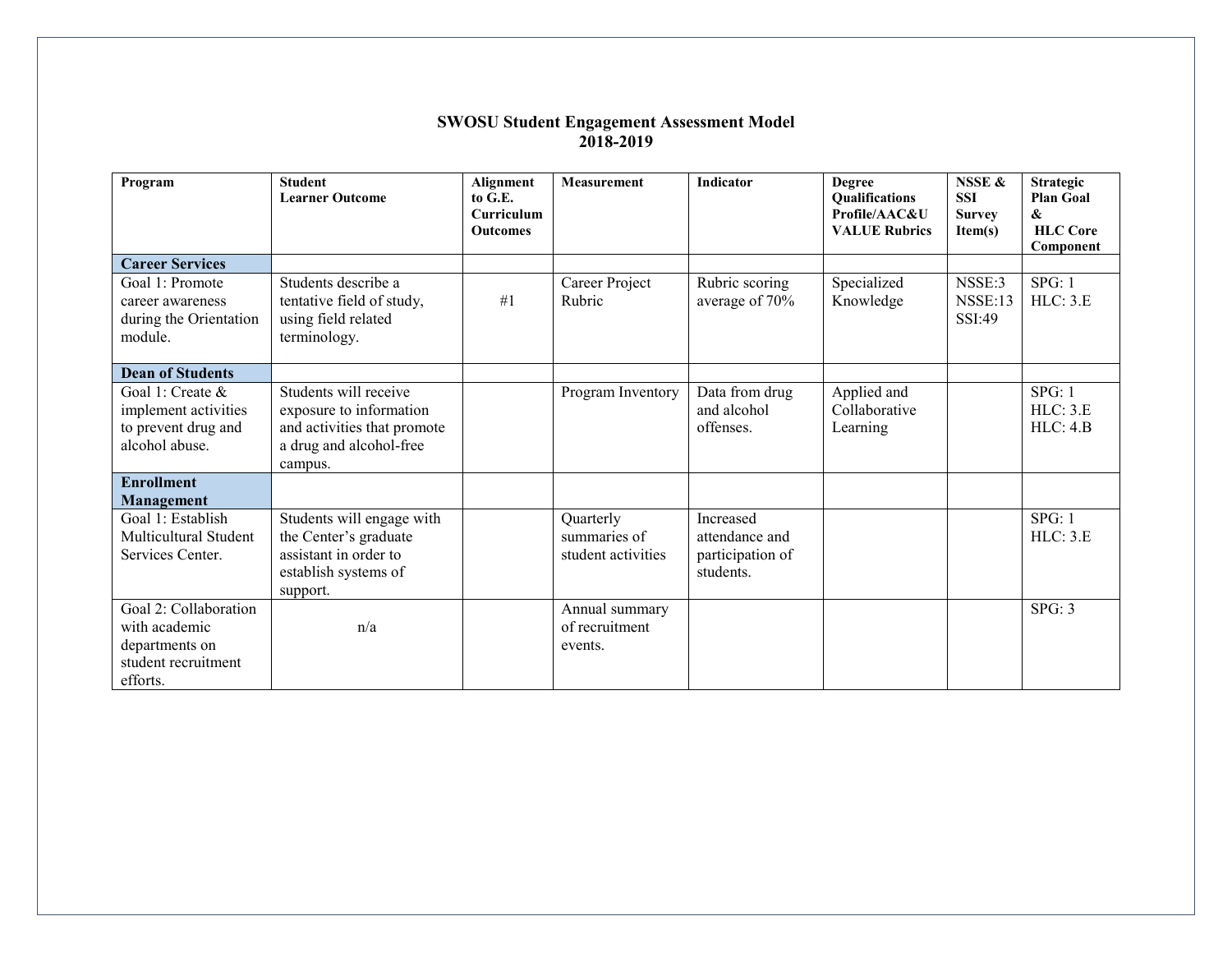| Program                                                                                                               | <b>Student</b><br><b>Learner Outcome</b>                                                                                                                                                                               | <b>Alignment</b><br>to G.E.<br>Curriculum<br><b>Outcomes</b> | <b>Measurement</b>                                            | Indicator                                                                         | <b>Degree</b><br>Qualifications<br>Profile/AAC&U<br><b>VALUE Rubrics</b> | <b>NSSE &amp;</b><br><b>SSI</b><br><b>Survey</b><br>Item(s) | <b>Strategic</b><br><b>Plan Goal</b><br>&<br><b>HLC</b> Core<br>Component |
|-----------------------------------------------------------------------------------------------------------------------|------------------------------------------------------------------------------------------------------------------------------------------------------------------------------------------------------------------------|--------------------------------------------------------------|---------------------------------------------------------------|-----------------------------------------------------------------------------------|--------------------------------------------------------------------------|-------------------------------------------------------------|---------------------------------------------------------------------------|
| <b>International</b><br><b>Student Affairs</b>                                                                        |                                                                                                                                                                                                                        |                                                              |                                                               |                                                                                   |                                                                          |                                                             |                                                                           |
| Goal 1: Maintain<br>ongoing contact with<br>academic advisors and<br>instructors.                                     | New faculty members will<br>understand the context of<br>the International Student<br>Affairs office and the<br>services it provides to both<br>students and faculty<br>members, including<br>tutoring, language, etc. |                                                              | Presentation at<br>New Faculty<br>Orientation.                | Questions and<br>Answer session<br>following session.                             | Use of<br>Information<br>Resources                                       | n/a                                                         | SPG: 1<br>HLC: 3.D                                                        |
| Goal 2: Provide<br>appropriate cultural<br>support to<br>international students.                                      | Students will demonstrate<br>knowledge of available<br>student services, including<br>Health, Counseling,<br>Wellness, Public Safety,<br>Dean, Registrar, and<br>Bursar.                                               |                                                              | End of course<br>survey results.                              | International<br>Student-<br>designated section<br>of Freshman<br>Orientation.    | Use of<br>Information<br>Resources                                       | <b>NSSE:17</b>                                              | SPG: 1<br>HLC: 3.B<br>HLC: 3.E                                            |
| <b>New Student</b><br><b>Orientation</b>                                                                              |                                                                                                                                                                                                                        |                                                              |                                                               |                                                                                   |                                                                          |                                                             |                                                                           |
| Goal 1: Provide<br>student support in the<br>transition to higher<br>education.                                       | Students will engage in two<br>campus activities in order<br>to acquire knowledge of<br>support services and<br>activities available at<br>SWOSU.                                                                      |                                                              | Freshman<br>Orientation<br>Assignment (40<br>points possible) | 70% of students in<br>Freshman<br>Orientation class<br>will earn 30/40<br>points. | Use of<br>Information<br>Resources                                       | SSI:64                                                      | SPG: 1                                                                    |
| Goal 2: Design<br>Orientation<br>curriculum that<br>incorporates the<br><b>General Education</b><br>Learner Outcomes. | Students will use<br>appropriate & relevant<br>content to illustrate mastery<br>of subject(s), conveying<br>writer's understanding.                                                                                    | #1<br>#5                                                     | Discussion boards<br>assignments                              | Rubric scoring<br>average of 70%                                                  | Written<br>Communication<br><b>VALUE Rubric</b>                          | <b>NSSE:14</b>                                              | SPG: 1.3<br>HLC: 3.D                                                      |
| <b>Public Safety</b>                                                                                                  |                                                                                                                                                                                                                        |                                                              |                                                               |                                                                                   |                                                                          |                                                             |                                                                           |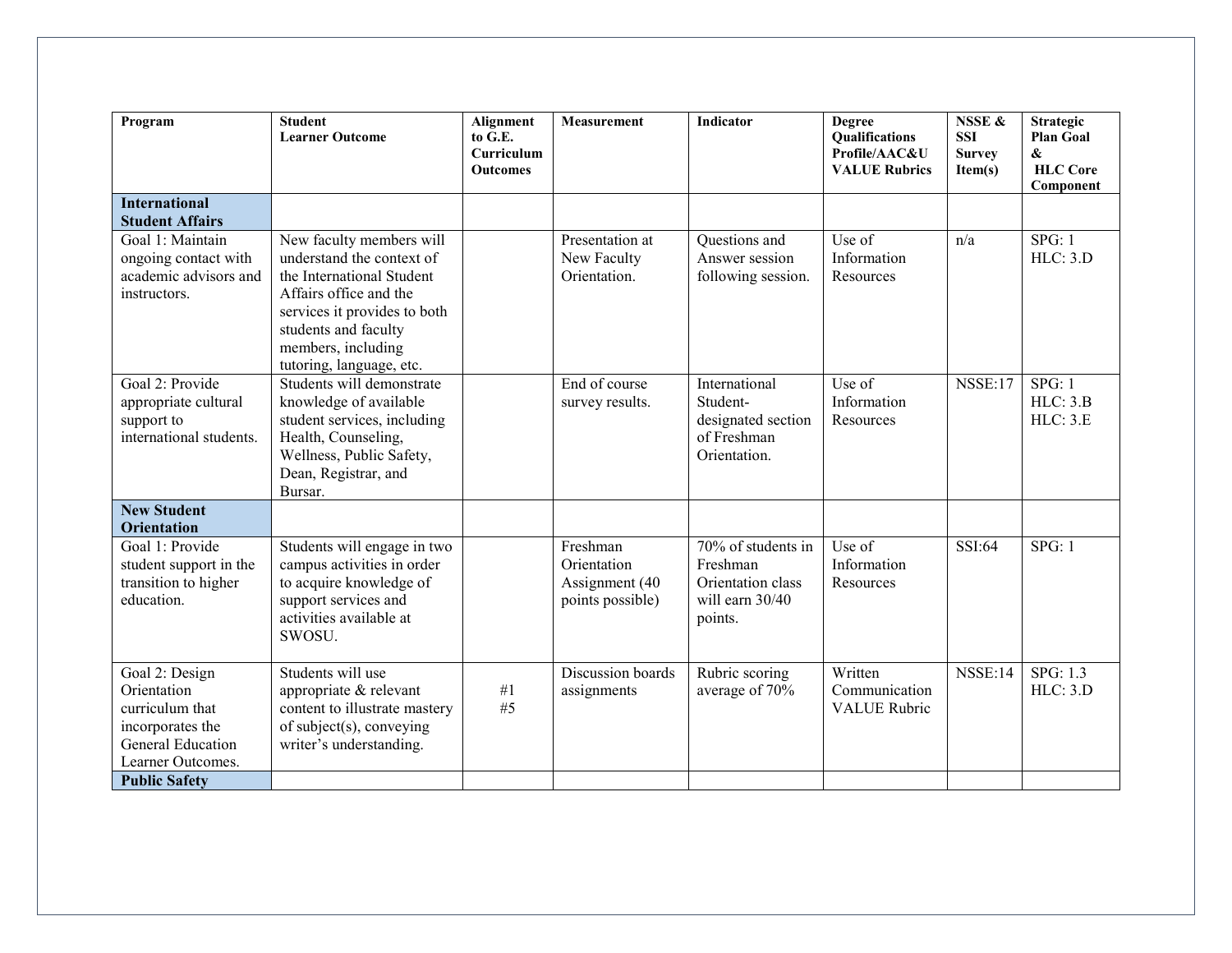| Program                                                                                                                                                   | <b>Student</b><br><b>Learner Outcome</b>                                                                                                                                      | <b>Alignment</b><br>to G.E.<br>Curriculum<br><b>Outcomes</b> | Measurement                                                               | <b>Indicator</b>                                     | <b>Degree</b><br>Qualifications<br>Profile/AAC&U<br><b>VALUE Rubrics</b> | <b>NSSE &amp;</b><br><b>SSI</b><br><b>Survey</b><br>Item(s) | <b>Strategic</b><br><b>Plan Goal</b><br>$\boldsymbol{\&}$<br><b>HLC</b> Core<br>Component |
|-----------------------------------------------------------------------------------------------------------------------------------------------------------|-------------------------------------------------------------------------------------------------------------------------------------------------------------------------------|--------------------------------------------------------------|---------------------------------------------------------------------------|------------------------------------------------------|--------------------------------------------------------------------------|-------------------------------------------------------------|-------------------------------------------------------------------------------------------|
| Goal 1: Provide a safe<br>community in which<br>university<br>stakeholders may<br>interact.                                                               | Students will interact<br>within a safe campus<br>environment.                                                                                                                |                                                              | Crime statistics                                                          | Clery Report                                         |                                                                          | <b>NSSE:13</b><br>SSI:7<br><b>SSI:28</b><br>SSI:36          | SPG: 4<br>HLC: 3.D                                                                        |
| Goal 2: Increase<br>student knowledge<br>about alcohol<br>poisoning, warning<br>signs, & responses to<br>alcohol-induced<br>medical emergencies.          | Students will interact with<br>university officers as they<br>provide adjunct instruction<br>in academic courses<br>(Freshman Orientation) and<br>student affairs' workshops. | #1                                                           | <b>Discussion Board</b><br>response to<br>Alcohol<br>Awareness<br>prompt. | Rubric scoring<br>average of 70% or<br>better.       | Written<br>Communication<br><b>VALUE</b> Rubric                          | <b>NSSE:13</b><br>SSI:7                                     | SPG: 4<br>HLC: 3.C                                                                        |
| Registrar<br>Goal 1: Support<br>students and academic<br>departments.                                                                                     | Students will access<br>enrollment and graduation<br>data via Registrar's Office<br>and Campus Connect.                                                                       |                                                              | NSSE/SSI data<br>and anecdotal<br>records.                                | NSSE/SSI data                                        |                                                                          | <b>NSSE:13</b><br>SSI:27<br><b>SSI:34</b><br>SSI:50         | SPG: 1<br>$SPG$ ; 6<br><b>HLC: 3.E</b>                                                    |
| <b>Service Learning</b><br>Coordinator                                                                                                                    |                                                                                                                                                                               |                                                              |                                                                           |                                                      |                                                                          |                                                             |                                                                                           |
| Goal 1: Increase<br>opportunities for<br>students to engage in<br>service learning and<br>community<br>engagement activities.                             | Students will engage in<br>service learning activity<br>courses and community<br>engagement activities via<br>student organizations.                                          |                                                              | Service Learning<br><b>Student Evaluation</b><br>Form                     | Data points of<br>Student<br><b>Evaluation Form.</b> | Applied and<br>Collaborative<br>Learning                                 | <b>NSSE:12</b><br><b>NSSE:15</b>                            | SPG: 2<br>SPG: 4.1<br>HLC: 3.E                                                            |
| Goal 2: Collaborate<br>with New Student<br>Orientation in order to<br>provide a service<br>learning opportunity<br>in the Freshman<br>Orientation course. | Students complete pre-<br>flection and reflection<br>activities based upon their<br>"SWOSU Serves"<br>experience.                                                             | #1                                                           | <b>Discussion Board</b><br>response prompts.                              | Rubric scoring<br>average of 70% or<br>better.       | Written<br>Communication<br><b>VALUE Rubric</b>                          | <b>NSSE:12</b><br><b>NSSE:15</b>                            |                                                                                           |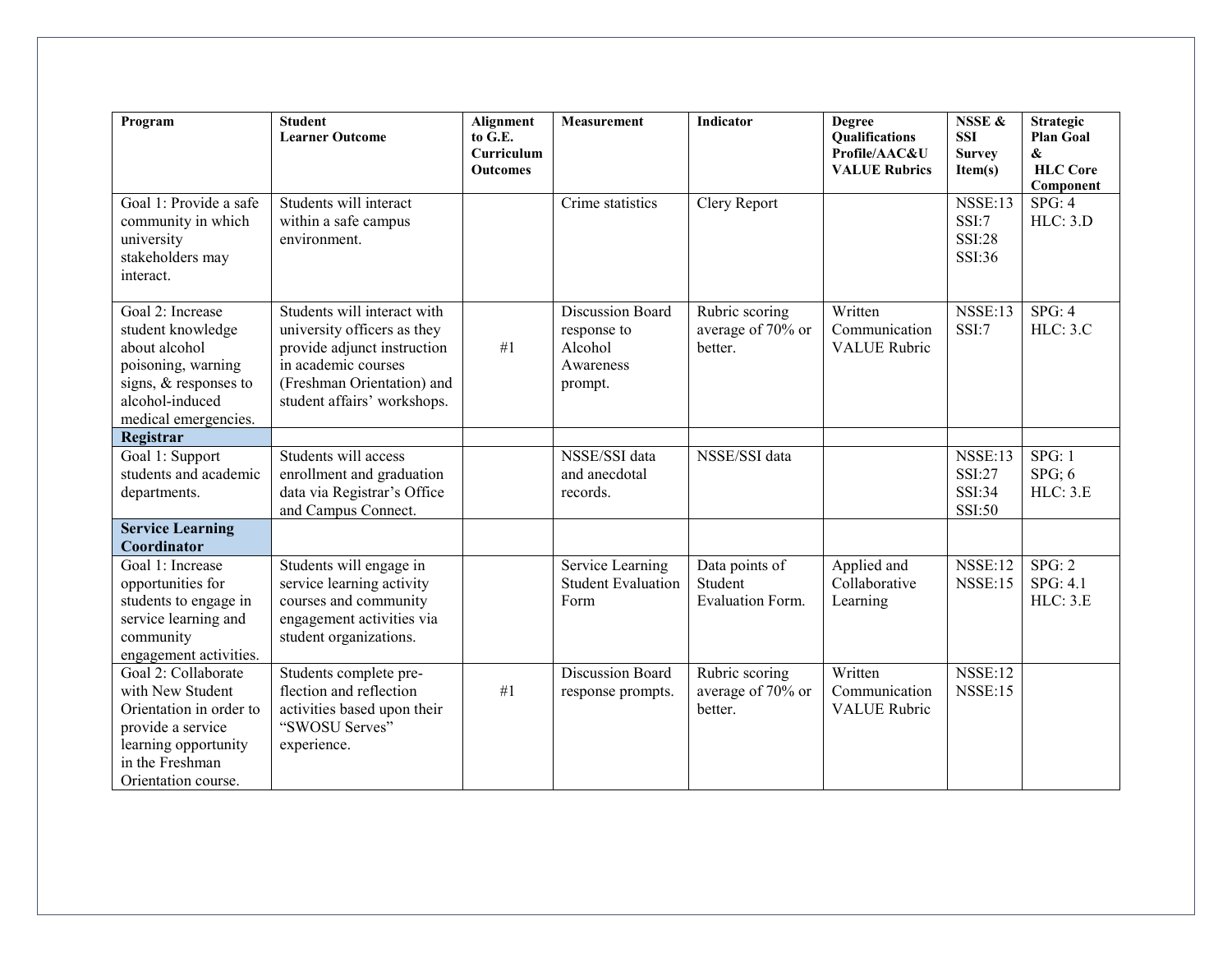| Program                                                                                                     | <b>Student</b><br><b>Learner Outcome</b>                                                                                                                                | <b>Alignment</b> to<br>G.E.<br>Curriculum<br><b>Outcomes</b> | <b>Measurement</b>                           | <b>Indicator</b>                                                                                                                     | <b>Degree</b><br><b>Qualifications</b><br>Profile/AAC&U<br><b>VALUE Rubrics</b> | NSSE &<br><b>SSI</b><br><b>Survey</b><br>Item(s) | <b>Strategic</b><br><b>Plan Goal</b><br>&<br><b>HLC</b> Core<br>Component |
|-------------------------------------------------------------------------------------------------------------|-------------------------------------------------------------------------------------------------------------------------------------------------------------------------|--------------------------------------------------------------|----------------------------------------------|--------------------------------------------------------------------------------------------------------------------------------------|---------------------------------------------------------------------------------|--------------------------------------------------|---------------------------------------------------------------------------|
| <b>Student Activities</b>                                                                                   |                                                                                                                                                                         |                                                              |                                              |                                                                                                                                      |                                                                                 |                                                  |                                                                           |
| Goal 1: Inform<br>students regarding<br>opportunities for<br>involvement.                                   | Students will understand<br>the multiple opportunities<br>in which to engage socially,<br>attend campus activities,<br>and participate in co-<br>curricular activities. |                                                              | DAWG Days<br>Calendar &<br>Organization Fair | All incoming<br>freshman receive<br>DAWG Days<br>calendar at Mass<br>Orientation &<br>attendance<br>numbers at<br>Organization Fair. | Communicative<br>Fluency<br>Engaging<br><b>Diverse</b><br>Perspectives          | <b>NSSE:15</b><br>SSI:42<br>SSI:46<br>SSI:60     | SPG: 4.1<br>HLC: 3.B<br>HLC: 3.E                                          |
| Goal 2: Facilitate<br>planning and<br>communication<br>between student clubs<br>via Presidents'<br>Council. | Club presidents will<br>organize campus activities<br>and facilitate collaboration<br>between clubs when<br>needed.                                                     |                                                              | Presidents'<br>Council monthly<br>dinner.    | Attendance rosters<br>from Presidents'<br>Council dinners.                                                                           | Applied and<br>Collaborative<br>Learning                                        | <b>NSSE:15</b><br>SSI:60                         | SPG: 1<br>HLC: 3.B<br>HLC: 3.E                                            |
| <b>Student Counseling</b><br><b>Services</b>                                                                |                                                                                                                                                                         |                                                              |                                              |                                                                                                                                      |                                                                                 |                                                  |                                                                           |
| Goal 1: Develop a<br>strategic plan to<br>evaluate clinical and<br>programming needs of<br>students.        | Students will contribute<br>information about their<br>health and well-being.                                                                                           |                                                              | <b>Healthy Minds</b><br>Survey               | Data from HMS<br>and JED<br>Foundation.                                                                                              |                                                                                 | NSSE:14<br>SSI:22                                | SPG: 1<br>HLC: 3.D                                                        |